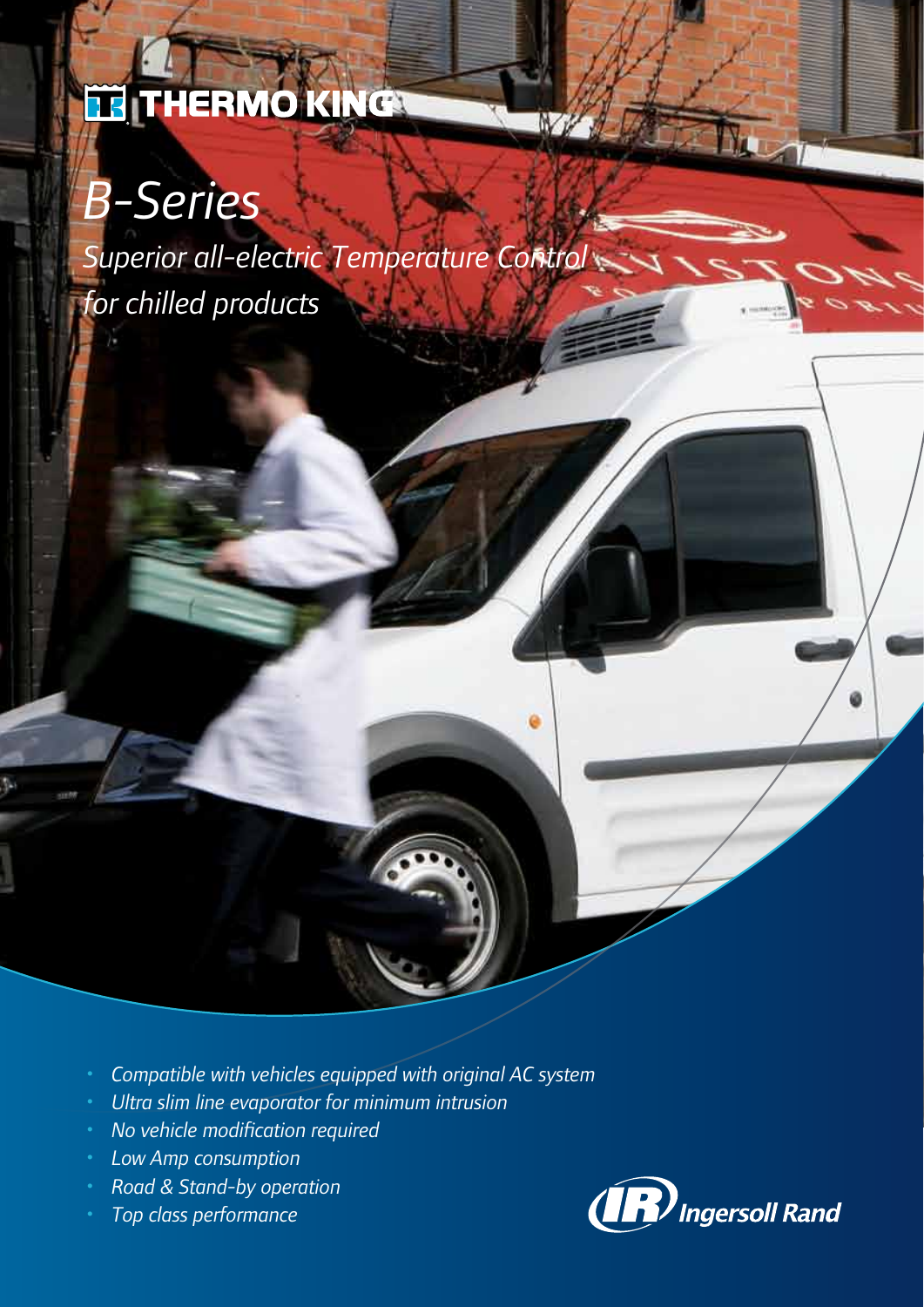| <b>B-Series</b>                   |              |             |  |  |
|-----------------------------------|--------------|-------------|--|--|
| <b>Road Operation</b>             |              |             |  |  |
| 0°C (32°F)                        | <b>1015W</b> | 3466 BTU/hr |  |  |
| $-20^{\circ}$ C ( $-4^{\circ}$ F) | 330W         | 1127 BTU/hr |  |  |
| <b>Electric Stand-by</b>          |              |             |  |  |
| $0^{\circ}$ C (32 $^{\circ}$ F)   | <b>1010W</b> | 3450 BTU/hr |  |  |
| $-20^{\circ}$ C (-4 $^{\circ}$ F) | 345W         | 1178 BTU/hr |  |  |
| Refrigerant                       |              |             |  |  |
| R-134a                            |              |             |  |  |

#### **Warranty summary**

Terms of the Thermo King Warranty are available on request. The unit and its components are warranted to be free from defects in material and workmanship from date in service according to the terms (in months) as specified in the Thermo King Warranty. Manufacturer is not responsible and will not be held liable in contract or tort (including strict liability and negligence) for any special, indirect or consequential damages including but not limited to injury or damage caused to vehicles, contents or persons, by reason of the installation or use of any Thermo King product or its mechanical failure.

*B-100 is the new All Electric unit range to provide outstanding refrigeration capacity for small trucks and vans. No compressor in the engine compartment is needed, which allows the vehicle to run its original AC system. The system is powered by the vehicle's battery (minimum recommended 90 Ah and 125 A Alternator) and controlled by the Thermo King "Direct Smart Reefer" controller.* 

*B-100 features an ultra thin ceiling mounted evaporator which increases payload space. It is built and backed by the world leader in transport temperature control systems offering world wide service network, multi lingual Thermo Assistance Service, 24 hrs a day, 7 days-a-week, another good reason to choose Thermo King's B-100 Series.*

**Condenser** • Ultra slim evaporator ES100 • Installation kit • In-cab control box



## *B-Series*

#### **Refrigeration Capacity**

System net cooling capacity under ATP Certificate 10A00017, conditions +30°C ambient

#### **B-Series Selection guide**



• B-100 10 47 kg • B-100 20 59 kg ES100 9 kg

**Example: 30°C/86°F maximum ambient, chilled compartment, at 3°C/37°F, 5 door openings per hour: B-100 suits vehicles up to 6 m 3 (212 cu. ft.).**

#### **Description**

 $\overline{2}$ 

The B-100 Thermo King refrigeration unit is a cooling system primarily designed for fresh applications on small trucks and vans. The compressor is powered by the vehicle's battery. On the B-100 20 model, an AC motor in the condenser allows the unit to run on electric stand-by.

3

#### **Models available**



- *• B-100 10* Cool only operation with vehicle battery driven compressor.
- *• B-100 20*
	- Same as B-100 10 but with electric stand-by
	- *- Amp draw (approximate): 63 A/13.5 Vdc and 31 A/27 Vdc*
	- *- Vehicle alternator rating: 125 A*
	- *- Vehicle battery minimum rating: 90 Ah*

#### **Operation**

Start-stop cooling on battery operation/stand-by operation Low battery voltage protection **Dimensions in millimetres (inches)**

### **Evaporator blower performance**

Evaporator blower performance at 0 mm (0 in) water column external static pressure: Airflow volume: 680 m 3 /hr (400 cfm)

#### **System components**

#### **Compressor**

• Number of cylinders: 2 • Displacement: - 47.7 cc (2.9 cu.in.)

#### **Refrigeration**

• HFC R-134a • Chlorine: Zero • Ozone Depletion Potential: Zero • Refrigerant charge: 0.95 kg

#### **Defrost**

Automatic hot gas defrost

#### **Standard features**

• In-cab Controls with digital LED thermometer • Automatic hot gas defrost • Electric thermostat

#### **Electric motors**

*• DC voltage options:*

12 Vdc and 24 Vdc

- *• Electric stand-by options:* 230V/1 Phase/50 Hz 230V/ 1 Phase/ 60 Hz 115V/ 1 Phase/ 60 Hz
- *• Total current consumption on the road:*

63 A at 12 Vdc 31 A at 24 Vdc

- *• Total stand-by current consumption:*
	- 5.5 A 230V/1 Phase/50Hz

6.8 A 230V/1 Phase/60Hz

11.0 A 115V/1 Phase/60Hz

#### **Weights (approximate)**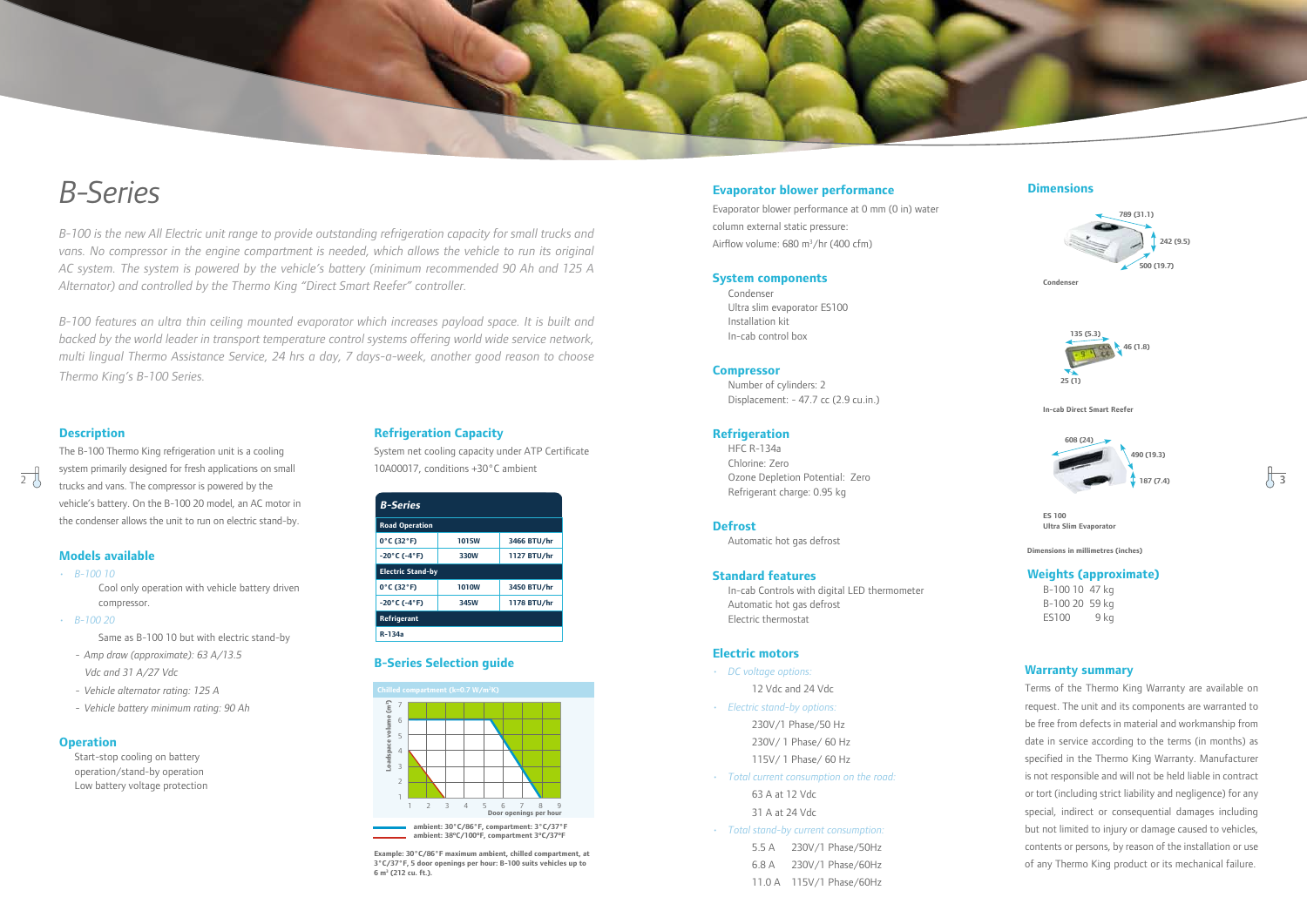



ThermoKare offers a complete selection of service hence total life cost of a unit.

#### **2 TKDL data capture**

- *•* User-friendly temperature recorders
- *•* Delivery and journey printouts at the touch of a button
- *•* Approved to EN 12830, CE Mark and IP-65 standards

#### **3 Wintrac (data analysis software)**

 $\overline{4}$  contract solutions to manage maintenance costs and controller to the vehicle dashboard. The esthetically The Din Adaptor box permits the adaption of the DSR controller to the vehicle dashboard. The esthetically designed box allows the placement of the DSR controller in any available radio slot compartment in the driver cab.

User-friendly software compatible with DSR controller for configuration file downloads

#### **4 Door Switches**

Reduce load temperature rise and save fuel when doors are opened

#### **5 Din Adapter**

#### **6 Hose Covers**

Full protection of hoses and cables on the road and full resistance under all climate adversities. Designed with best aesthetics to promote brand image and with an exceptional durability. User friendly installation (Only for Chassis Installations. No Vans)

#### **Z** Snow Covers

Thermo King Snow Covers are designed to protect your unit against extreme climate conditions. The Aerodynamically design snow cover prevents the buildup of snow and ice on the units fans which can lead to downtime and further maintenance costs resulting in longer running times for your unit.

### *Features & Options*

| <b>Features and Options</b>            |                                                     | $B-100$ |  |
|----------------------------------------|-----------------------------------------------------|---------|--|
| <b>LIFE COST MANAGEMENT</b>            |                                                     |         |  |
| 1                                      | <b>ThermoKare service contracts</b>                 |         |  |
| <b>DATA CAPTURE AND COMMUNICATIONS</b> |                                                     |         |  |
| $\overline{2}$                         | <b>TKDL</b> data capture                            |         |  |
| 3                                      | Wintrac (data analysis software)                    |         |  |
| <b>LOAD PROTECTION</b>                 |                                                     |         |  |
| 4                                      | <b>Door Switch</b>                                  | Δ       |  |
| <b>LIFE COST MANAGEMENT</b>            |                                                     |         |  |
| 5                                      | <b>Din Adapter</b>                                  | ∧       |  |
| 6                                      | <b>Hose Cover</b>                                   | Δ       |  |
| $\overline{7}$                         | <b>Snow Cover (Also called kit deflector Small)</b> | ↗       |  |

 $\Delta$  Option: Factory Installed  $\Delta$  Option: Dealer Supplied

#### **11 ThermoKare**

### *Thermo King Dealer Service Network*







- 
- 
- 
- 

### *Anywhere in Europe*

- *•* Blanket coverage across Europe
- *•* Open & available 24/7
- *•* Over 300 authorised service points
- *•* 1300 certified technicians

### *ThermoKare Service Solutions*

ThermoKare is a complete selection of service contract solutions, designed for fleets operating nationally or internationally. The contracts are designed to optimise the efficiency of your fleets, minimise operating costs and maximise the resale value of your equipment. Our tailored service contract solutions help to remove the noncore tasks from your daily business operations such as maintenance planning, scheduling, invoice interpretation and general fleet administration. The ThermoKare service contract solutions offer you everything from "administration only" to the complete "peace of mind" contract at an agreed, fixed cost.

**For more information about ThermoKare, please contact your Thermo King representative.**

#### **Thermo Assistance**

Thermo Assistance is a multilingual 24-hour telephone breakdown assistance service available throughout Europe that puts you in direct contact with an authorised Service Dealer whenever you require one.